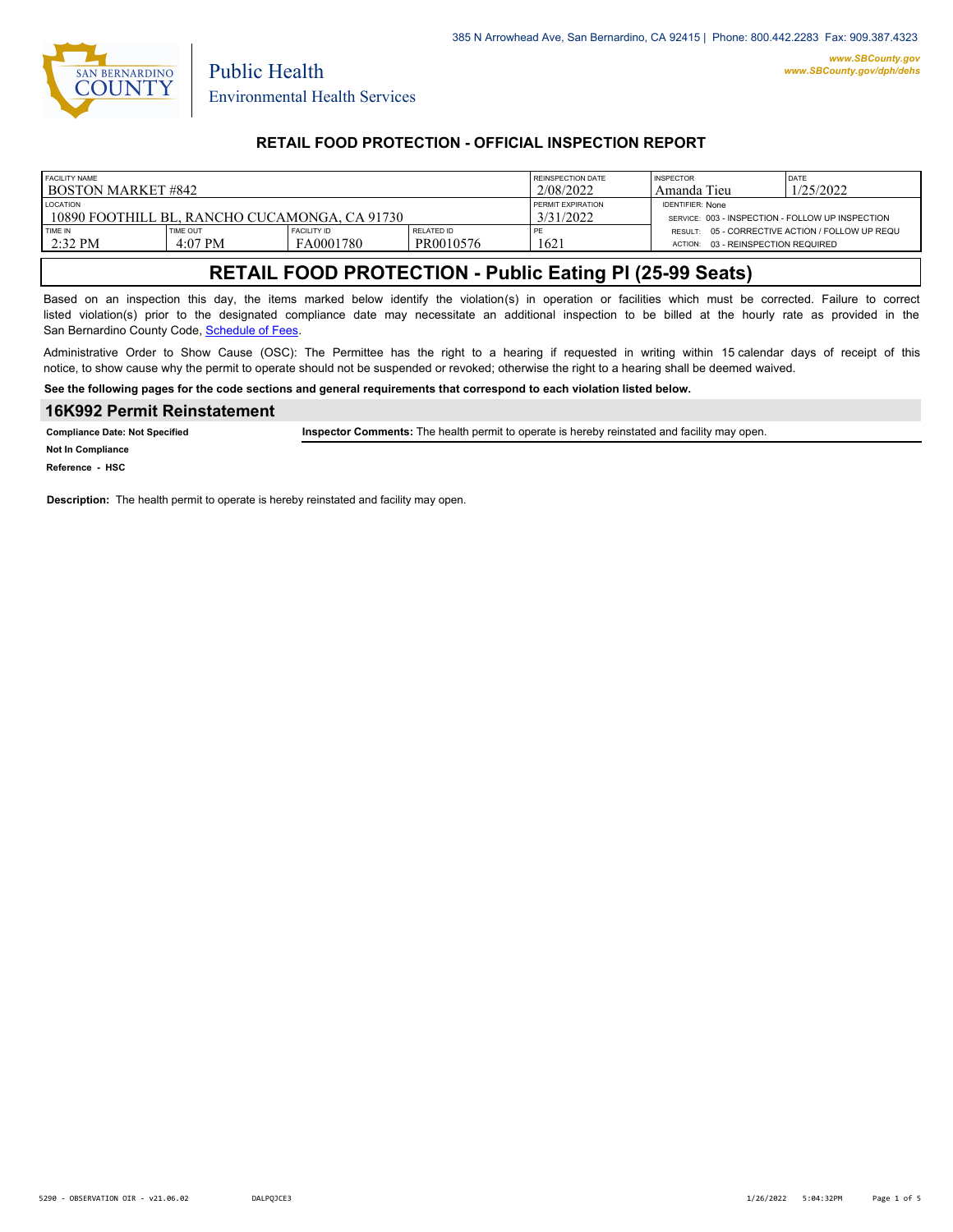

Environmental Health Services

Public Health

# **RETAIL FOOD PROTECTION - OFFICIAL INSPECTION REPORT**

| <b>FACILITY NAME</b><br><b>BOSTON MARKET #842</b>                                                        |                                                                                                                                                                                                                                                                                                                                                                 | DATE<br>1/25/2022 |
|----------------------------------------------------------------------------------------------------------|-----------------------------------------------------------------------------------------------------------------------------------------------------------------------------------------------------------------------------------------------------------------------------------------------------------------------------------------------------------------|-------------------|
| LOCATION<br>10890 FOOTHILL BL, RANCHO CUCAMONGA, CA 91730                                                | <b>INSPECTOR</b><br>Amanda Tieu                                                                                                                                                                                                                                                                                                                                 |                   |
| 16K994 Reinspection                                                                                      |                                                                                                                                                                                                                                                                                                                                                                 |                   |
| <b>Compliance Date: Not Specified</b>                                                                    | Inspector Comments: PURPOSE:                                                                                                                                                                                                                                                                                                                                    |                   |
| <b>Not In Compliance</b><br>Reference - HSC                                                              | A follow up inspection was conducted on this date to observe compliance with violations noted during the<br>complaint inspection.                                                                                                                                                                                                                               |                   |
|                                                                                                          | PREVIOUS VIOLATIONS:                                                                                                                                                                                                                                                                                                                                            |                   |
|                                                                                                          | During the complaint inspection it was noted that facility was closed and health permit suspended due to<br>evidence of an active infestation of rodents.                                                                                                                                                                                                       |                   |
| OBSERVATIONS:                                                                                            |                                                                                                                                                                                                                                                                                                                                                                 |                   |
|                                                                                                          | 1) On this date, the manager was interviewed. The manager stated the following:                                                                                                                                                                                                                                                                                 |                   |
|                                                                                                          | -To his knowledge, observed no signs of active infestation of vermin since the previous complaint inspection on<br>1/13/2022<br>-Pest control inspections are conducted monthly<br>-A pest control inspection was conducted after the complaint inspection 1/13/2022. Per manager, pest control<br>has inspected the facility for approximately (3) to (4) days |                   |
|                                                                                                          | 2) On this date, observed the following items:                                                                                                                                                                                                                                                                                                                  |                   |
|                                                                                                          | -Facility was unable to provide proof of the most recent pest control inspection report at this time.<br>-Dry rodent droppings observed inside the facility. See violation 16C023 for more details.                                                                                                                                                             |                   |
|                                                                                                          | <b>OUTCOME:</b>                                                                                                                                                                                                                                                                                                                                                 |                   |
|                                                                                                          | 1) A billable follow up inspection with a minimum charge of \$122.50 will be conducted on or after 2/2/2022 to<br>verify the following:                                                                                                                                                                                                                         |                   |
|                                                                                                          | -Facility is clean, sanitized, and free of rodent droppings<br>-All holes/openings on the walls/ceilings, and flooring area are properly sealed                                                                                                                                                                                                                 |                   |
|                                                                                                          | Failure to comply upon the follow up inspection will result in future billable follow up inspections.                                                                                                                                                                                                                                                           |                   |
|                                                                                                          | 2) Discontinue use of the electric hot holding unit. A remote follow up inspection will be conducted on or after<br>2/2/2022 to verify the facility submitted an application of plan review to ehs customerservice@dph.sbcounty.gov<br>or in person at the following location:                                                                                  |                   |
| San Bernardino County Environmental Health Services<br>8575 Haven Ave, Suite 130<br>Rancho Cucamonga     |                                                                                                                                                                                                                                                                                                                                                                 |                   |
| Failure to comply may result in future billable follow up inspections with a minimum charge of \$122.50. |                                                                                                                                                                                                                                                                                                                                                                 |                   |
|                                                                                                          | 3) The "Notice of Closure" sign has been removed from the facility's window at this time.                                                                                                                                                                                                                                                                       |                   |
| <b>Description:</b> Reinspection conducted at this time to determine compliance from prior inspection.   |                                                                                                                                                                                                                                                                                                                                                                 |                   |
|                                                                                                          |                                                                                                                                                                                                                                                                                                                                                                 |                   |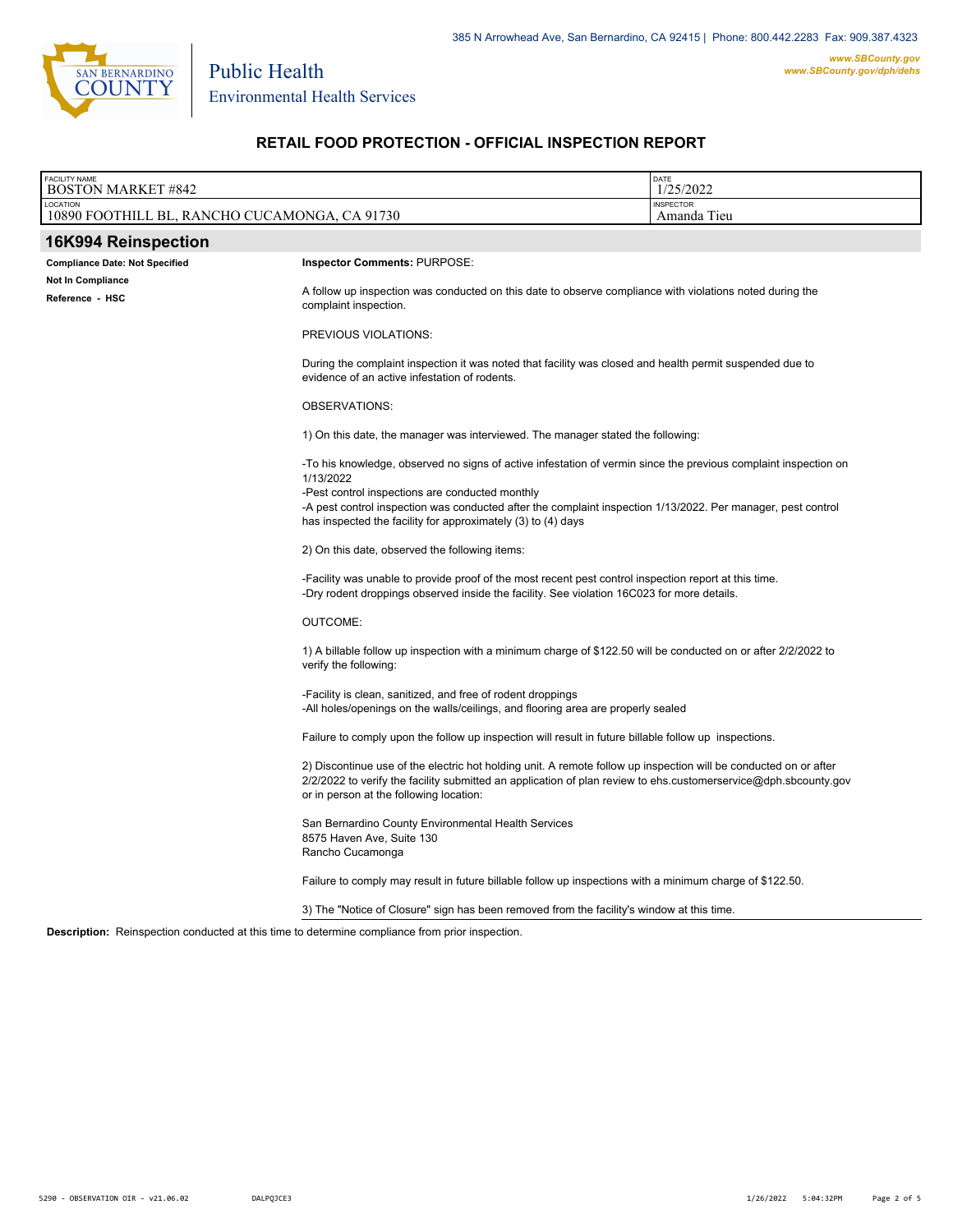

Public Health

# **RETAIL FOOD PROTECTION - OFFICIAL INSPECTION REPORT**

| <b>FACILITY NAME</b><br><b>BOSTON MARKET #842</b>                                                                                                                                                                                                                                                                                                                                                                                                            | DATE<br>1/25/2022                                                                                                                                                                                                                                                                                                                                                                                                                                                                            |  |  |  |
|--------------------------------------------------------------------------------------------------------------------------------------------------------------------------------------------------------------------------------------------------------------------------------------------------------------------------------------------------------------------------------------------------------------------------------------------------------------|----------------------------------------------------------------------------------------------------------------------------------------------------------------------------------------------------------------------------------------------------------------------------------------------------------------------------------------------------------------------------------------------------------------------------------------------------------------------------------------------|--|--|--|
| LOCATION<br>10890 FOOTHILL BL, RANCHO CUCAMONGA, CA 91730                                                                                                                                                                                                                                                                                                                                                                                                    | <b>INSPECTOR</b><br>Amanda Tieu                                                                                                                                                                                                                                                                                                                                                                                                                                                              |  |  |  |
| 16C023 No rodents, insects, birds, or animals                                                                                                                                                                                                                                                                                                                                                                                                                |                                                                                                                                                                                                                                                                                                                                                                                                                                                                                              |  |  |  |
| <b>Compliance Date: Not Specified</b><br>Not In Compliance                                                                                                                                                                                                                                                                                                                                                                                                   | Inspector Comments: Observed dry rodent droppings at the following areas:                                                                                                                                                                                                                                                                                                                                                                                                                    |  |  |  |
| Violation Reference - HSC - 114259.1,<br>114259.4, 11425                                                                                                                                                                                                                                                                                                                                                                                                     | -(3) to (5) rodent droppings located within the hole/opening at the bottom left corner to the facility's office door<br>-(4) rodent droppings on the equipment lining behind the one-door reach-in refrigerator unit located right of the<br>convection oven<br>-(3) rodent droppings located on the flooring behind the front kitchen equipment                                                                                                                                             |  |  |  |
|                                                                                                                                                                                                                                                                                                                                                                                                                                                              | After a thorough search of the facility, observed no signs of active infestation of vermin.                                                                                                                                                                                                                                                                                                                                                                                                  |  |  |  |
|                                                                                                                                                                                                                                                                                                                                                                                                                                                              | According to the manager, pest control inspections are conducted monthly. Per manager, pest control has<br>inspected the facility within (3) to (4) days since the complaint inspection (1/13/2022).                                                                                                                                                                                                                                                                                         |  |  |  |
|                                                                                                                                                                                                                                                                                                                                                                                                                                                              | Immediately clean and sanitize the affected areas. Eliminate all vermin and evidence of vermin from this facility<br>including but not limited to cockroaches.                                                                                                                                                                                                                                                                                                                               |  |  |  |
|                                                                                                                                                                                                                                                                                                                                                                                                                                                              | *NOTE:                                                                                                                                                                                                                                                                                                                                                                                                                                                                                       |  |  |  |
|                                                                                                                                                                                                                                                                                                                                                                                                                                                              | A billable follow up inspection will be conducted on or after 2/2/2022 to verify compliance.                                                                                                                                                                                                                                                                                                                                                                                                 |  |  |  |
|                                                                                                                                                                                                                                                                                                                                                                                                                                                              | Failure to comply may result in future billable follow up inspections.                                                                                                                                                                                                                                                                                                                                                                                                                       |  |  |  |
| Violation Description: Food facility shall be kept free of vermin: rodents (rats, mice), cockroaches, flies. (114259.1, 114259.4, 114259.5) Live animals are<br>not allowed in a food facility unless, food employees with service animals may handle or care for their service animal if they wash their hands as required or<br>persons who are licensed pursuant to Chapter 11.5 of Division 3 of the Business and Professions Code. (114259.4, 114259.5) |                                                                                                                                                                                                                                                                                                                                                                                                                                                                                              |  |  |  |
| 16C045 Floors, walls and ceilings: built, maintained, and clean                                                                                                                                                                                                                                                                                                                                                                                              |                                                                                                                                                                                                                                                                                                                                                                                                                                                                                              |  |  |  |
| <b>Compliance Date: Not Specified</b><br><b>Not In Compliance</b><br>Violation Reference - HSC - 114143 (d), 114266                                                                                                                                                                                                                                                                                                                                          | Inspector Comments: The following items was observed at this time:<br>-Multiple ceiling panels at the front and back kitchen area to be shifted, creating an approximately 1 inch gap.<br>-Missing cove base tiles at the following areas: at the bottom right of the walk-in cooler door adjacent to the<br>back delivery door and bottom left of the facility's office door<br>-Approximately 0.5 inch gaps between the cove base and metal wall located behind the back kitchen equipment |  |  |  |
|                                                                                                                                                                                                                                                                                                                                                                                                                                                              | of the convection oven and one-door reach-in refrigerator unit                                                                                                                                                                                                                                                                                                                                                                                                                               |  |  |  |

According to the manager, the facility plans to replace the cove base tiles. Observed the proposed cove base tiles to be like-to-like material of the existing tiles.

Seal holes, openings and gaps. Ensure all walls/ceilings and floorings are maintained durable and properly sealed to prevent the entry of vermin.

\*NOTE:

A billable follow up inspection will be conducted on or after 2/2/2022 to verify compliance.

Failure to comply may result in future billable follow up inspections.

**Violation Description:** The walls / ceilings shall have durable, smooth, nonabsorbent, and washable surfaces. All floor surfaces, other than the customer service areas, shall be approved, smooth, durable and made of nonabsorbent material that is easily cleanable. Approved base coving shall be provided in all areas, except customer service areas and where food is stored in original unopened containers. Food facilities shall be fully enclosed. All food facilities shall be kept clean and in good repair. (114143 (d), 114257, 114266, 114268, 114268.1, 114271, 114272) Cleaning must be an approved dustless method. (114268.1) Mats and duckboards, if used, must be removable and easily cleanable. (114272) Open-air barbecues or wood-burning ovens floor surfaces must extend a minimum of five feet and be impervious or easily cleanable. (114143(d))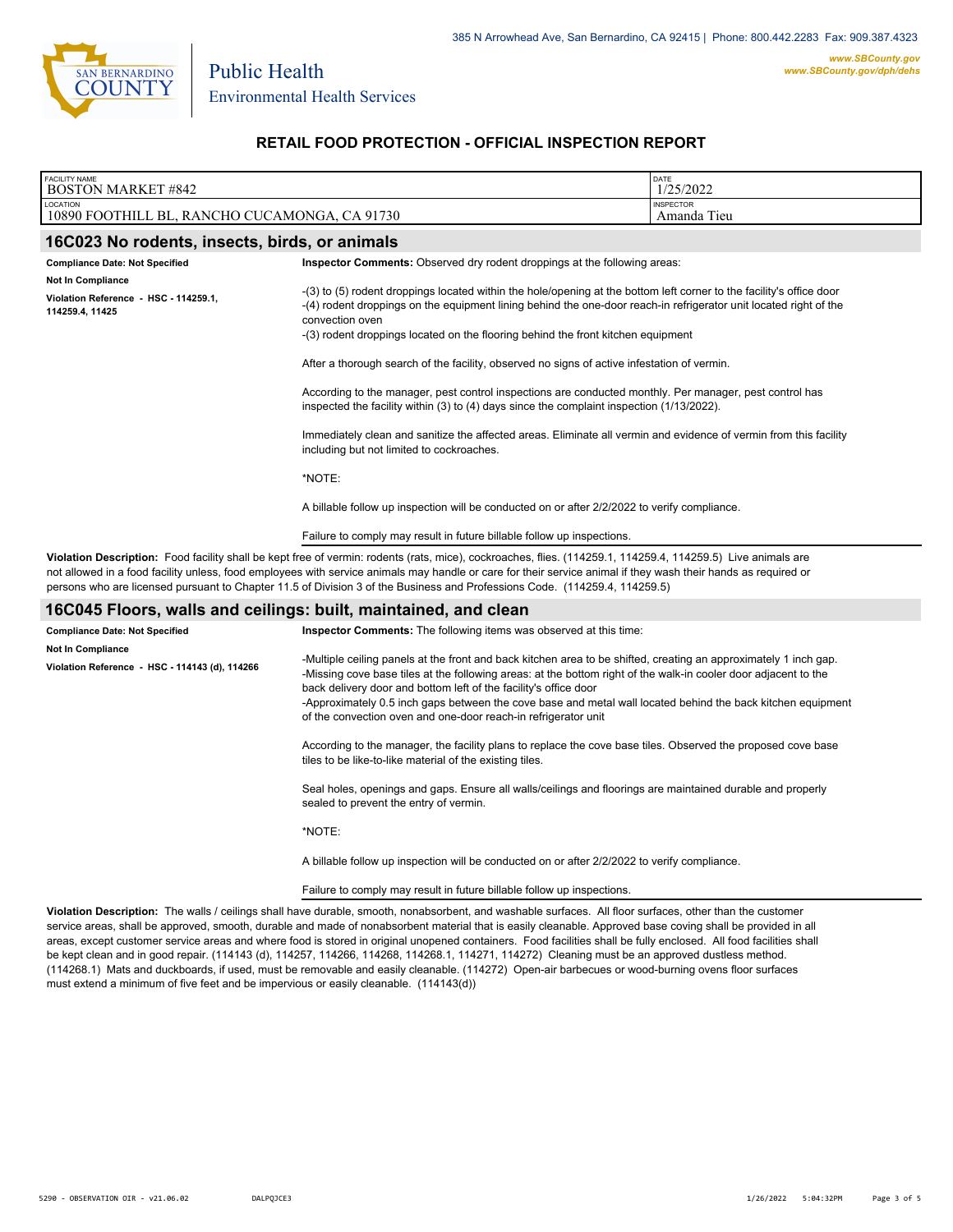

Public Health

# **RETAIL FOOD PROTECTION - OFFICIAL INSPECTION REPORT**

| <b>FACILITY NAME</b><br><b>BOSTON MARKET #842</b>         |                                                                                                                                                                                                                                                             | DATE<br>1/25/2022               |  |
|-----------------------------------------------------------|-------------------------------------------------------------------------------------------------------------------------------------------------------------------------------------------------------------------------------------------------------------|---------------------------------|--|
| LOCATION<br>10890 FOOTHILL BL, RANCHO CUCAMONGA, CA 91730 |                                                                                                                                                                                                                                                             | <b>INSPECTOR</b><br>Amanda Tieu |  |
| 16K051 Plan Review                                        |                                                                                                                                                                                                                                                             |                                 |  |
| <b>Compliance Date: Not Specified</b>                     | Inspector Comments: 1) Observed a electric hot holding display unit (ALTO SHAAM ED2-72) stored right of                                                                                                                                                     |                                 |  |
| Not In Compliance                                         | the cash register. Upon further inspection, observed no wheels/casters installed on the unit.                                                                                                                                                               |                                 |  |
| Reference - HSC - 114380                                  | The manager was interviewed on this date and stated the following items:                                                                                                                                                                                    |                                 |  |
|                                                           | -The hot holding unit was just recently installed approximately (2) to (3) weeks prior the facility's reopening day<br>(1/10/2022)                                                                                                                          |                                 |  |
|                                                           | -The previous hot holding unit located right of the cash register was a steam table                                                                                                                                                                         |                                 |  |
|                                                           | -The steam table has been replaced at this time due to it being in disrepair                                                                                                                                                                                |                                 |  |
|                                                           | -The electric hot holding display unit is self contained and does not require a floor sink<br>-Facility plans to store gravy, mashed potatoes, and other potentially hazardous food items within the hot<br>holding unit                                    |                                 |  |
|                                                           | Observed no plans or application of plan review submitted regarding the addition of the hot holding unit.                                                                                                                                                   |                                 |  |
|                                                           | The facility is hereby instructed to immediately discontinue use of the electric hot holding unit. The facility must<br>obtain approval first from San Bernardino County Environmental Health Services (SB County EHS), Plan Check<br>program prior to use. |                                 |  |
|                                                           | Facility manager was informed that any major remodeling, additions to the menu, and/or installation of new<br>equipment, or removal of equipment must be approved SB County EHS, Plan Check at 1-800-442-2283 prior to<br>any changes.                      |                                 |  |
|                                                           | Facility was informed to submit the application of plan review by 2/2/2021 to                                                                                                                                                                               |                                 |  |
|                                                           | ehs.customerservice@dph.sbcounty.gov or in person at the following location:                                                                                                                                                                                |                                 |  |
|                                                           | San Bernardino County Environmental Health Services<br>8575 Haven Ave, Suite 130                                                                                                                                                                            |                                 |  |
|                                                           | Rancho Cucamonga                                                                                                                                                                                                                                            |                                 |  |
|                                                           | Failure to comply may result in future billable follow up inspections with a minimum charge of \$122.50.                                                                                                                                                    |                                 |  |
|                                                           | 2) Observed maintenance repairing the (2) handwash sinks at the facility at this time. According to the<br>manager, the piping of the handwash sinks were in disrepair                                                                                      |                                 |  |
|                                                           | 3) According to the manager, the facility plans to remove the one-door reach-in refrigerator unit located at the<br>back kitchen next to the convection oven.                                                                                               |                                 |  |
|                                                           | Manager was informed to contact SB County EHS, Plan Check at 1-800-442-2283 for approval first prior to<br>removal.                                                                                                                                         |                                 |  |
| facility for use as a retail food facility. (114380)      | Description: A person proposing to build or remodel a food facility shall submit plans for approval before starting any new construction or remodeling of any                                                                                               |                                 |  |

### **Overall Inspection Comments**

\*No signature obtained due to COVID-19 safety measures. "No Signature." The contents of the follow up inspection has been discussed with the facility manager.\*

### **FREE Classes to L.E.A.R.N!**

Liaison Education And Risk Network (L.E.A.R.N.) is a FREE class based on the fundamentals of Active Managerial Control and [the Centers](http://wp.sbcounty.gov/dph/events/) for Disease Control and Prevention's five risk factors that lead to foodborne illnesses. Find out when the next L.E.A.R.N. class is by checking our calendar.

#### **Signature(s) of Acknowledgement**

NO SIGNATURE

NAME: Julio Garcia TITLE: Manager